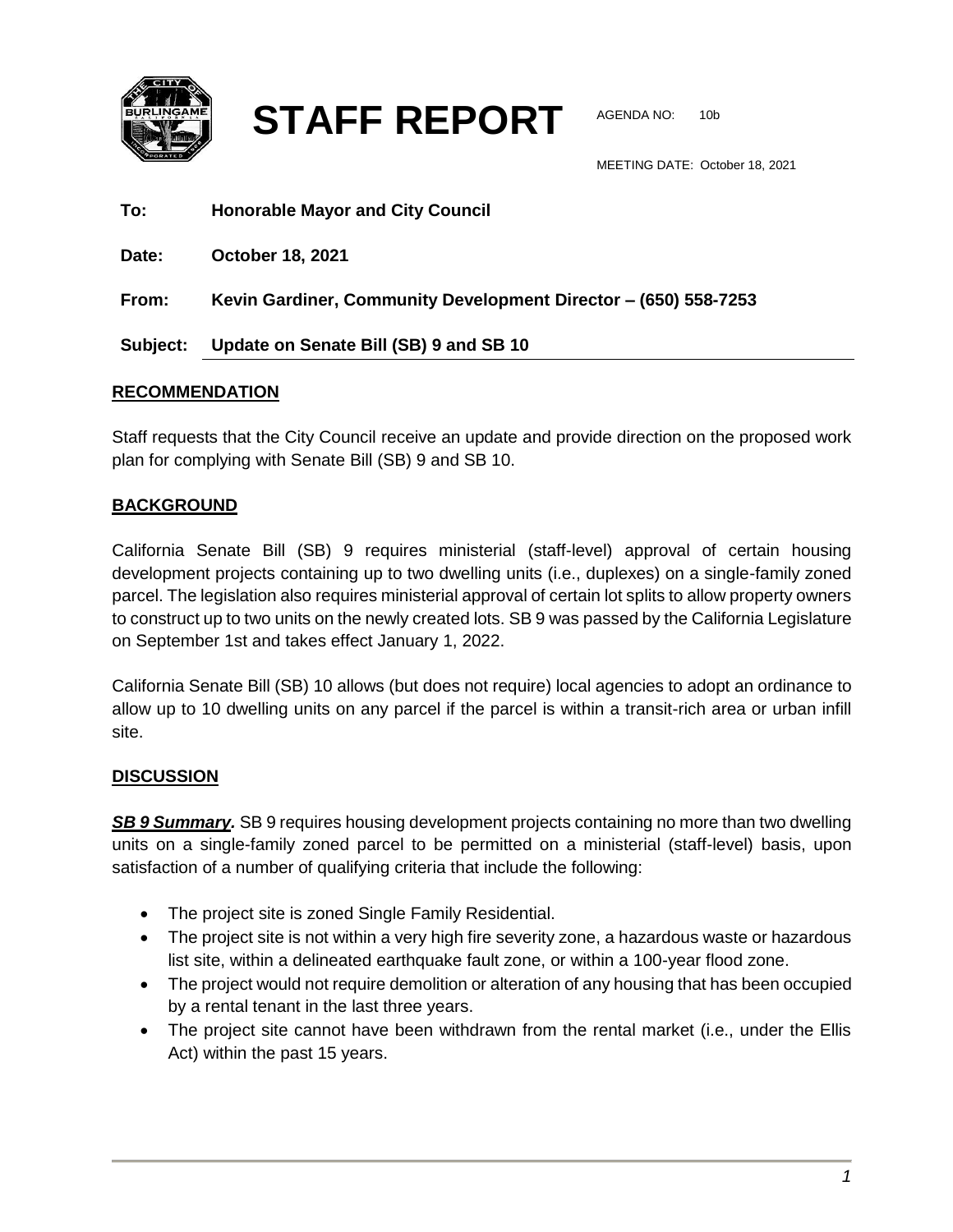Objective zoning, subdivision, and design review standards<sup>1</sup> may be imposed provided:

- Such objective standards do not preclude the construction of either of the two units being less than 800 square feet in floor area.
- No setbacks are required for an existing structure or a structure constructed in the same location and to the same dimensions as an existing structure. In other circumstances, fourfoot side and rear yard setbacks may be required.
- Parking of no more than one space per dwelling unit is specified, except no parking is required for projects a) within a half-mile walking distance of a high-quality transit corridor or a major transit stop or b) within one block of car share. El Camino Real is considered a high-quality transit corridor, and the Burlingame Caltrain and Millbrae BART/Caltrain stations are considered major transit stops.
- The rental of any unit created must be for a term longer than 30 days (no short-term rentals allowed).
- Individual units may be either attached (duplex) or detached (cottages), provided the structures meet building code safety standards and are sufficient to allow separate conveyance.

Projects that conform to the objective zoning, subdivision, and design review standards shall be approved ministerially, and are not subject to the California Environmental Quality Act (CEQA).

*Lot Splits.* In addition to permitting two units on a single family lot, the legislation requires qualifying lot splits to be approved ministerially pursuant to a parcel map, upon meeting a number of criteria, including many of the same criteria for the two units described above. Additional criteria include the following:

- Each parcel must be at least 40 percent of the original parcel's size.
- Each parcel must be at least 1,200 square feet in lot size.
- There cannot be a sequential lot split on the same parcel, nor can there be a lot split if the owner of the parcel being subdivided (or someone working in concert with that owner) has subdivided an adjacent parcel pursuant to this lot split legislation.
- No right-of-way dedication or off-site improvement may be required. However, easements for public services and facilities, and/or access to the public right-of-way may be required as conditions of approval.
- The parcel must be limited to residential use.

 $\overline{a}$ 

- An affidavit that the applicant intends to use one of the housing units as a principal residence for at least three years from the date of approval is required.
- A condition that requires correction of nonconforming zoning conditions shall not be imposed.
- Accessory dwelling units (ADUs) or Junior ADUs (JADUs) may be restricted if there is a lot split.

<sup>1</sup> The terms "objective zoning standards," "objective subdivision standards," and "objective design review standards" mean standards that involve no personal or subjective judgment by a public official and are uniformly verifiable by reference to an external and uniform benchmark or criterion available and knowable by both the development applicant or proponent and the public official prior to submittal.